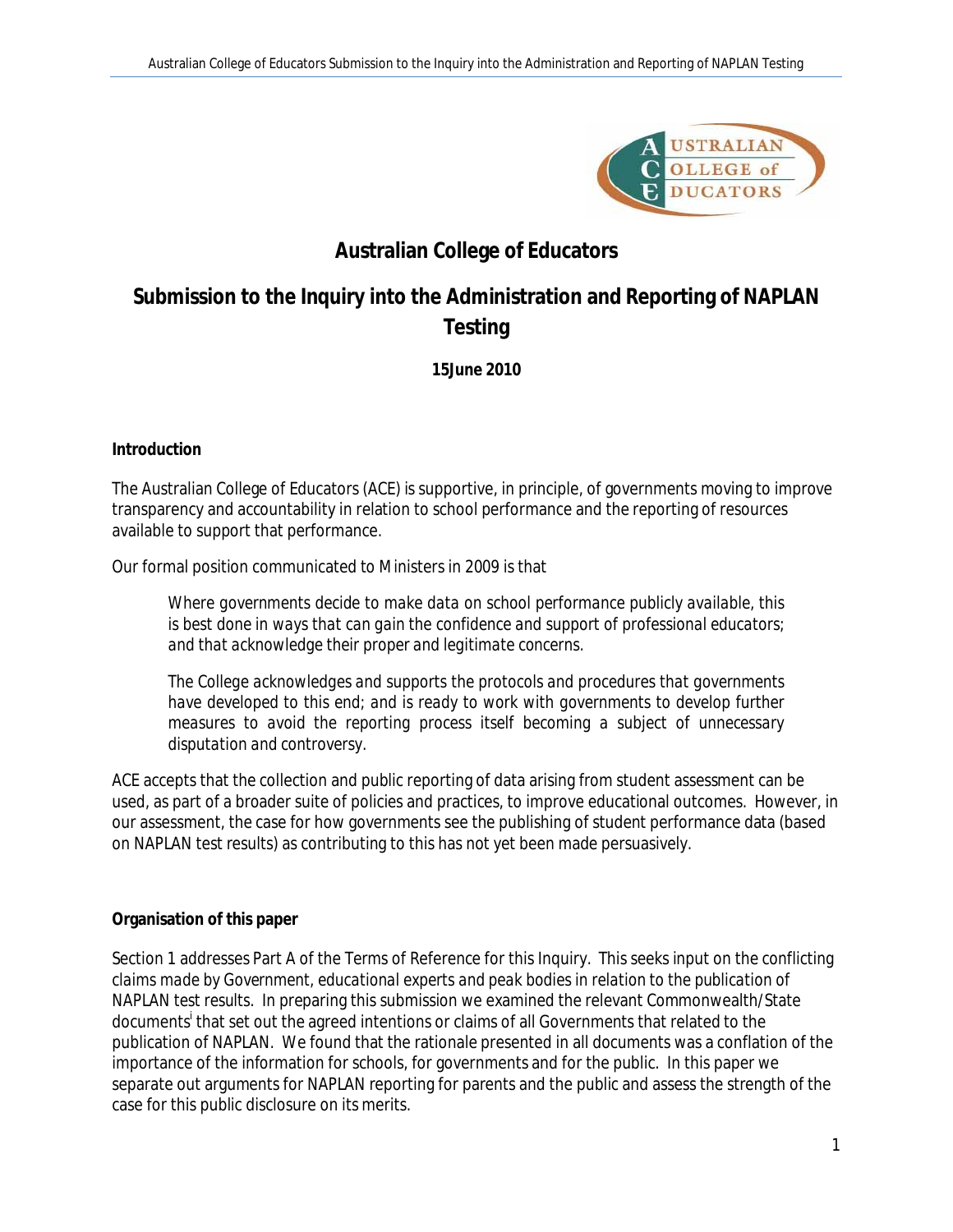Section 2 addresses aspects of Part C of the Terms of reference but also relates to Part E – other matters. We believe that, in this submission, it is also important that we comment on the broader context that has led to the establishment of this Inquiry in the first place, and to outline an approach that we argue now needs to be set in place, in addition to this Inquiry in order to:

- acknowledge the legitimate concerns and the extent of the disquiet that has been generated, without dismissing the voices of concern as expressions of self- interest or lack of commitment to the school quality and equity agenda;
- take steps to address those concerns;
- increase the public and professional communities' confidence and buy-in to the broad agenda of the education revolution and the role of the transparency agenda within that;
- provide a framework and structure that ensures that, as this important series of education reforms progress, a sound evidence base is developed to inform ongoing developments and to document what can be learned from the process: and
- make good on the promise of transparency in terms of making available the sort of information that will equip the public to hold governments accountable for delivering a high quality and high equity schooling system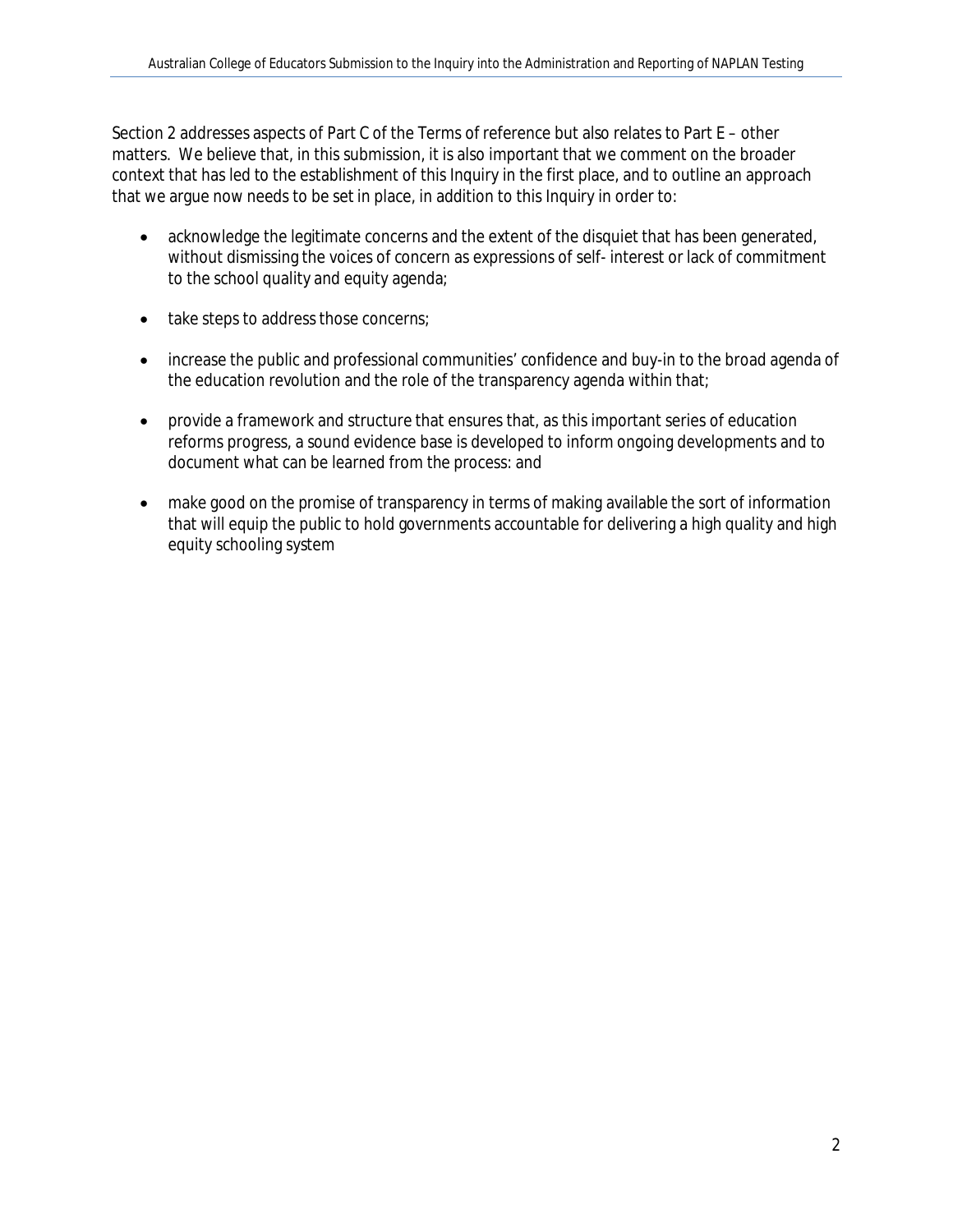## **Section One: Addressing Part A of the Senate Inquiry Terms of Reference**

**The Governments' claims in relation to the publication of the NAPLAN testing**

There are a number of sound arguments for making school level data on student performance available to governments at both levels and to schools. These include:

- putting pressure on governments to focus their resources and policies on areas of highest priority;
- ensuring all schools have accurate information about how they are faring relative to agreed standards;
- identifying schools that punch above their weight as sites for research and for building lateral capacity through cross school collaborations;
- analysing school performance and identifying schools with particular needs;
- conducting national and international comparisons; and
- developing a substantive evidence base on what works, in what contexts and what does not work.

But in this submission we have tried to focus only on those arguments that specifically support making the NAPLAN test data available to the public at school level. In our assessment this task is made more difficult by the absence of a clear case for the public availability of NAPLAN data that is not mixed in with the above arguments for government and school level availability.

We have identified only three arguments that explicitly rely on making the NAPLAN data publicly available as part of a suite of data at the school level. They are set out below.

### **Argument 1**: **The Transparency Argument**

*Government's need valid and reliable school level student performance information to support future policy reforms, system improvements and better directed resources. The public needs access to the same data to ensure that governments live up to their commitments – that is to keep governments honest.* 

This is clearly the intent behind the National Education Agreement where it states (in 5h) that *"access to transparent school performance information enables the community to understand the decisions taken by governments and ensures schools are accountable for the results they achieve with the public funding they receive".*

It is clear that governments, at both levels, require valid and reliable school level student performance information. This has been available at the state level for some time and is now available at a national level and to the Commonwealth government as well.

However, the major decisions around Commonwealth resourcing for schools was finalised for a period of five years at the COAG Meeting in December 2008 where the National Education Agreement (NEA) was endorsed and National Partnerships were agreed. This clearly limits the capacity of the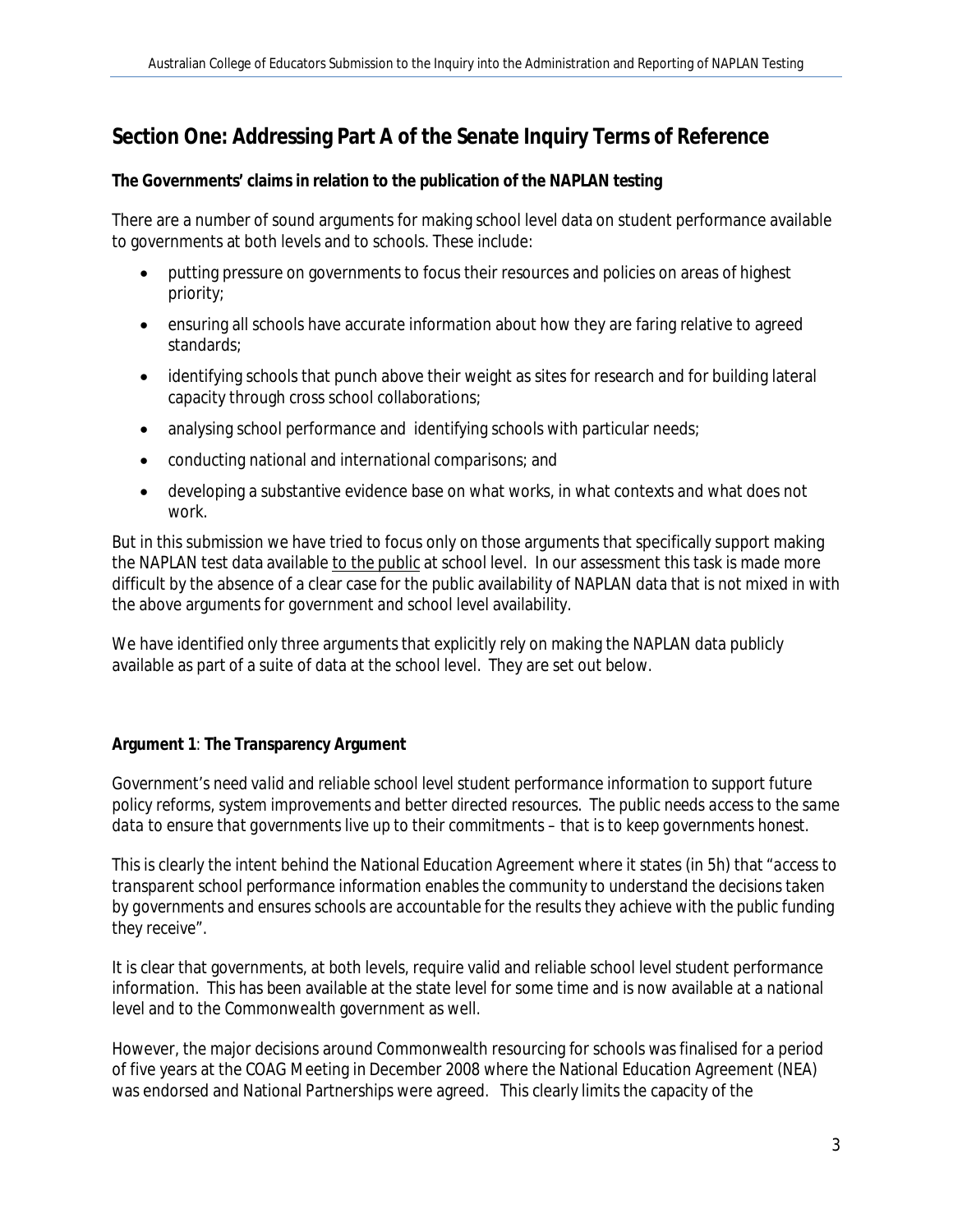Commonwealth to better direct its resources, at least for the next few years, unless there are resourcing flows that follow the *Review of Schools Funding.*

The transparency argument is that public also requires this information to support governments to fulfil this policy objective. The international literature on transparency and accountability for governments, provides strong evidence that public access to this sort of information is a potentially powerful force that can contribute to keeping governments focussed on their policy promises.

The problem with this argument is not the argument, but its applicability to this context. This is because the way in which the information has been organised for public consumption is not focussed around 'keeping the government honest'.

Public transparency requires rolled up information that focuses the public on the differences that governments have committed to addressing. So, for example, if the policy goal is to close the gap, then the public transparency should support the public to assess, at a glance, the extent to which the gap is being narrowed over time and whether adequate and appropriate resourcing has been applied to this issue.

The *MySchool* Website does the exact opposite of this. It provides information at the individual school level, with an ability to compare this data only to "like schools" or to the national average – in broad terms.

The audience for this information is not the citizen, as voter, to whom governments wish to be accountable; it is the citizen, as parent, to assist in school choice or to encourage parents to put pressure on underperforming schools. This could be seen as a transfer of responsibility for driving quality in schooling from governments to parents.

As Richard Teese reminds us *"most disadvantaged schools don't have parents that can vote with their*  feet. They aren't going anywhere. They aren't going to march up to their local primary school to demand change. They rely on the active role of government"<sup>ii</sup>

In addition to this the framing of comparisons on like-to-like school data has tended to focus the public away from the very significant gap between high Socio-Economic Status and high need schools. It sends a message to schools that if their school is 'dark green' (i.e.. performing above their like school counterparts) they are doing a good job – thus displacing a shared national standard with a lower relative standard and naturalising unequal school outcomes.

If this transparency argument is to be made for NAPLAN results, it would be useful for governments to make explicit how this data will be used to improve teaching and learning, what they are willing to be held accountable for and what data will be used for transparency purposes - how it will support the public to hold governments to account.

The approach adopted has militated against a quality teaching agenda and approaches which recognise the sophisticated, complex, and powerful influences of interdependence between schools, students, parents/caregivers and their communities. Hence, we argue below for a key symbolic change in the redesign and naming from *MySchools* to *OurSchools*. In this way, the construction becomes one of a shared challenge for improving the educational outcomes of all Australian schools and all students.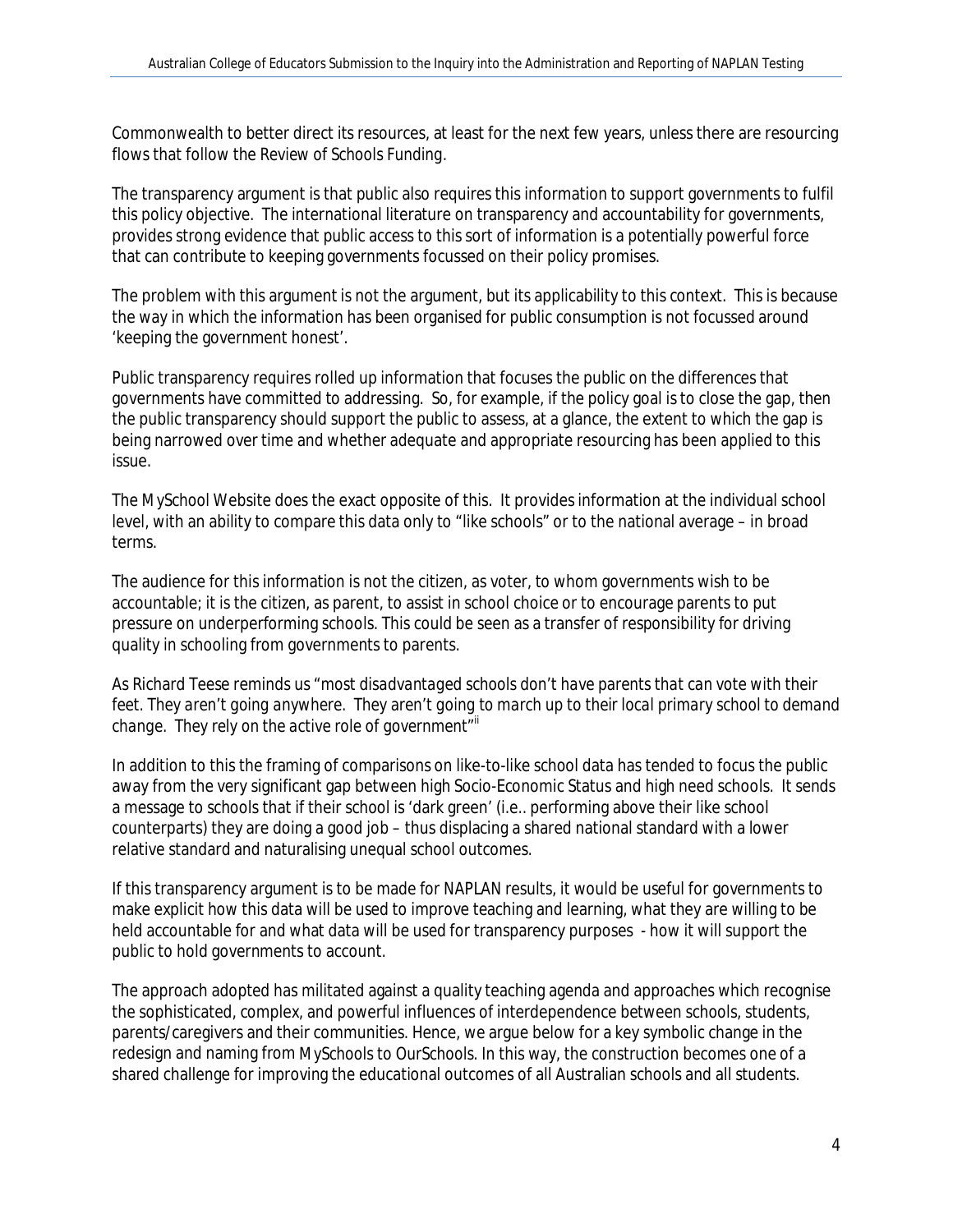#### **Argument 2: The Pressure Argument**

*Putting public pressure on schools, using student performance data will drive school improvement*

This is a strong belief that underpins the USA *No Child Left Behind* (NCLB) initiative, where, in some states, schools are closed and teachers laid off for poor test performance. The evidence of the impact of this is very clear. If this sort of pressure is put on schools and teachers, those under the most intense pressure are more likely to resort to a wide range of measures to optimise their test scores – increased student expulsions for spurious reasons, students repeating grades that are not tested then skipping the test grades, students finding that they have been un-enrolled while home sick and of course the widely reported narrowing and dumbing down of classroom learning. This has led to high profile people like Diane Ravitch, a previous supporter of NCLB, to state quite unambiguously, "I was wrong". Her latest book (Ravitch, 2010) is compelling reading and the title mirrors her insights supported by extensive evidence - *The Death and Life of the Great American School System: How Testing and Choice Are Undermining Education.* 

The critically important point worth emphasizing here is that this negative effect was seen in the high need schools because they were the schools under test result pressure, where schools were closed and teachers were punished. This results in a widening of the quality gap in education service delivery, not a narrowing.

No teacher sets out to produce mediocre student results, and schools in our highest need schools are more likely to be our less experienced teachers. They need clear standards and support, not more pressure. ACE acknowledges that this crude reasoning has not been explicitly promulgated in the Australian context. Nevertheless, the information collected through schools surveys run by principal associations and the attempts by the AEU to boycott NAPLAN does suggest that some schools are under intense pressure from NAPLAN results and that there is a perception that these negative practices are occurring in some schools.

It is to the education ministers' credit that this argument has not been made in an explicit sense. ACE also acknowledges the steps taken by governments to establish protocols to guard against simplistic reporting and misuse of performance and achievement data. However, governments at both levels could do more to ensure that the potential negative effects of the perception that these tests are high stakes for schools is addressed.

#### **Argument 3: The Choice and Engagement Argument**

*To give parents the information they require to make informed choices about their children's schooling and to engage with their schools to drive high expectations* 

The argument that parents have the right to have reliable high quality information about the schools they have access to is fairly unassailable and it is clear that demand for this information is strong. But the actual working out of this logic in the current educational context is well known. Our schools are very different. Not only is school resourcing not delivering equal quality of educational servicing, but schools serve very different communities and these combined factors contribute to wide disparities in school outcomes.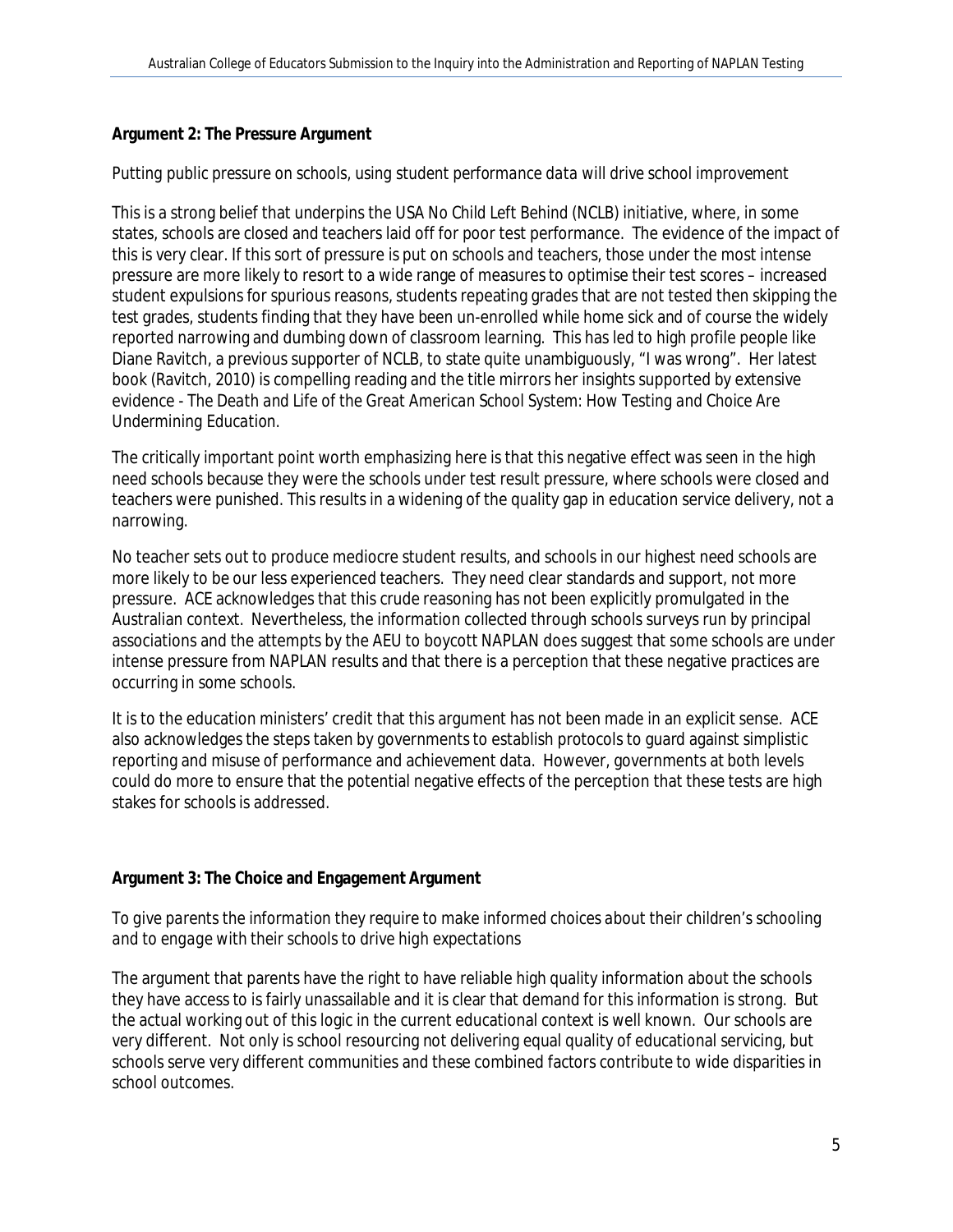For schools serving the most concentrated high need communities this may have no impact. For the most socially and economically marginalised school parent bodies, the logic of parent power and school choice, as a response to NAPLAN comparative information, does not apply. They do not have real choice and are unlikely to lead the charge about unacceptable student performance. This is not an effective lever for school improvement for these schools. Yet these schools are those that most need the supports and pressures required to drive real and sustained improvement.

For the more socially mixed school communities this strategy is two edged. Schools that most need active parents may well lose them as they choose moving rather than improving. This serves to further concentrate the social mix of the school with quite well known and predictable effects on student performance outcomes. Whatever the validity of the arguments for supporting informed parent choice and engagement, it is not part of the solution to inter-school differences in student achievement. In fact these two goals appear to be in conflict in current circumstances.

Indeed it could be argued that by using such terms as my school and implying that parent should have this information before choosing their child's school, the implicit message to parents is that it is their responsibility to choose the best option in terms of their child's individual benefit. To fail to do so is to be a somewhat neglectful parent. This ignores that strong tradition of parents making decisions within a larger context – that of the greater good.

For this reason we see the potential benefits of redesigning *MySchool* to become an *OurSchools* website. A *MySchool* construction of 'parent choice' overlooks the importance of parents working with their children and the children's schools to create better outcomes through respectful, relational partnerships. A *MySchool* discourse encourages a customer service delivery and choice model which militates against the promotion of an interdependent, collaboration quality teaching agenda built upon trust, respect, partnerships and agency which is essential to build a world class education for all Australian students.

Having said this, in real policy terms, we acknowledge that taking NAPLAN off the table is not an option. It is in the public arena to stay. The response moving forward needs to ensure that all schools are high quality schools (and we have a unique opportunity to address this through the Review of Schools Funding), NAPLAN quality issues and negative imposts are taken seriously and addressed; and that the data provided to parents is comprehensive, reliable, valid, and a measure of something of importance to parents, both as parents of specific students at specific schools and parents as active and informed citizens.

This will support parents at local level to engage with schools and support and contribute to school improvement. It will also support parents who see their role as committed to quality and student outcomes in all schools. This is not a minority position but a well established tradition based on enlightened self interest - of seeing the benefits in working not just for the educational benefits for their own children but in working to ensure that the education works to build the kind of world they desire their children to inherit. It is this type of parent informed choice that will most support the transparency agenda of holding governments accountable for delivering on greater equity in quality school resourcing and on closing the gap in educational outcomes.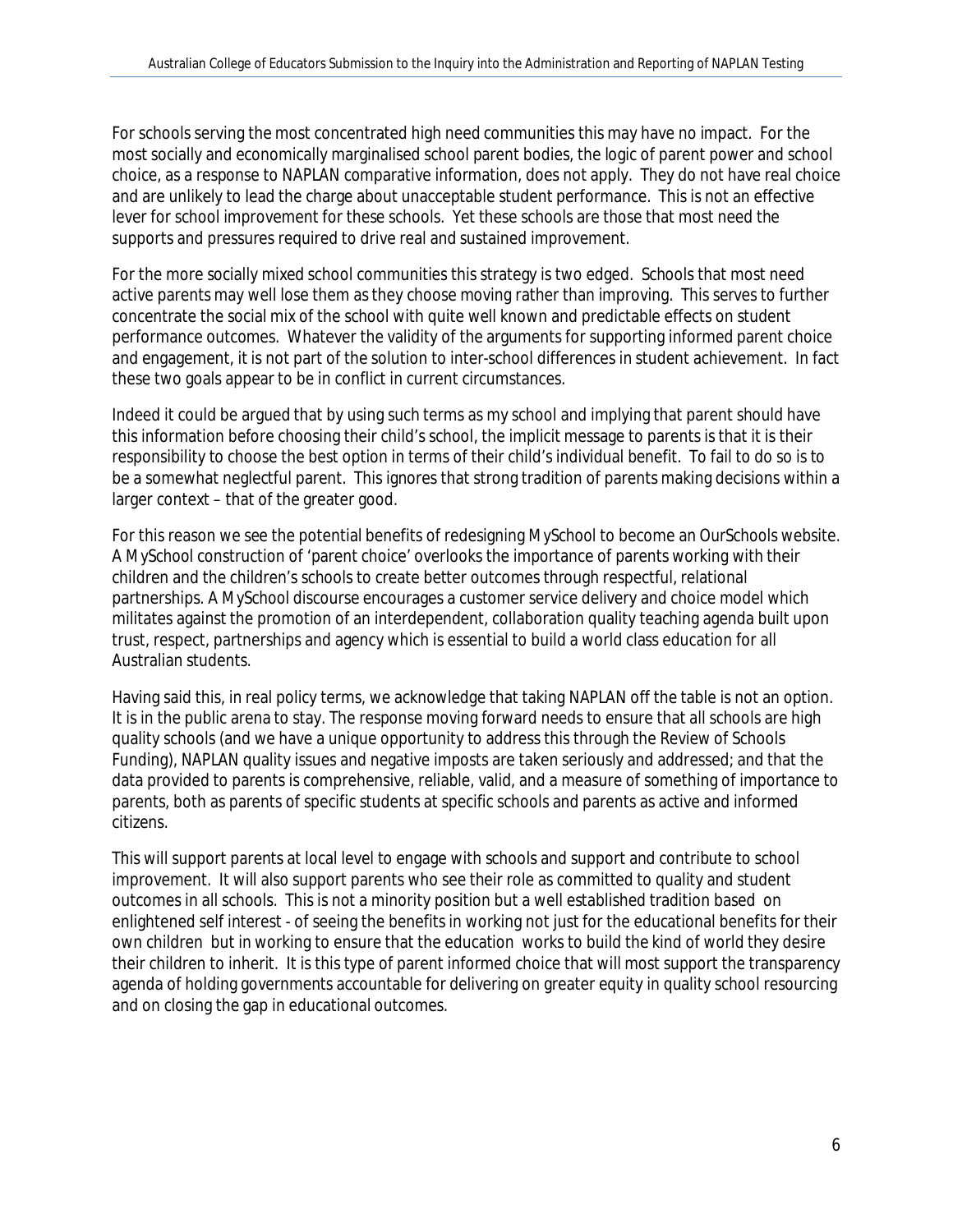**Section Two: Rebuilding public and professional confidence and buy-in to the school transparency agenda and the use of NAPLAN tests results for this purpose**

### **Proposal One:** *That MCEECDYA agree to establish a Standing Expert Committee to ACARA*

In the 2009 letter to Education Ministers, ACE recommended the establishment of a standing expert committee, with the backing of legislation, to provide independent expert advice to ACARA (and hence also to education ministers) on the establishment and ongoing operation of the national reporting process.

The ACE proposal stressed that the Expert Standing Committee membership should:

- include expertise in education (curriculum and assessment); education achievement measurement; and statistical matters arising from the collection and presentation of achievement data
- consider representation from major professional associations, including ACE on the basis that the representation meet the criterion of expertise; and
- be appointed through an open process and on the basis of demonstrated standing, experience and expertise; and could include overseas experts.

ACE also proposed that the advice provided by the Standing Committee should be made available publicly in a timely way, thus being consistent with the standards of transparency and accountability governments espoused for schools. This would increase public confidence in the national reporting process.

Instead of this, and only in response to the AEU threat to boycott NAPLAN testing for 2010, the Government has established a working group on student performance data with membership from AEU and IEU and other experts/ professional association representatives, but no details are publicly available.

Our enquiries with the ACARA media centre suggests that there was no open and transparent process of identifying which professional associations would be represented, who would be invited to join as an expert, or the basis of their expertise. We also understand that, at this point, there is no plan to make public the advice they provide to ACARA and ACARA's response. Moreover, this working group is not ongoing, is only expected to run until August 2010, and is not enshrined in legislation. This does not auger well for what is intended as a public confidence building process. It is unlikely to fulfill the functions first envisioned by ACE in its initial recommendation.

Accordingly, ACE recommends that the education ministers reconsider our original proposal to form an Expert Standing Committee along the lines we originally outlined.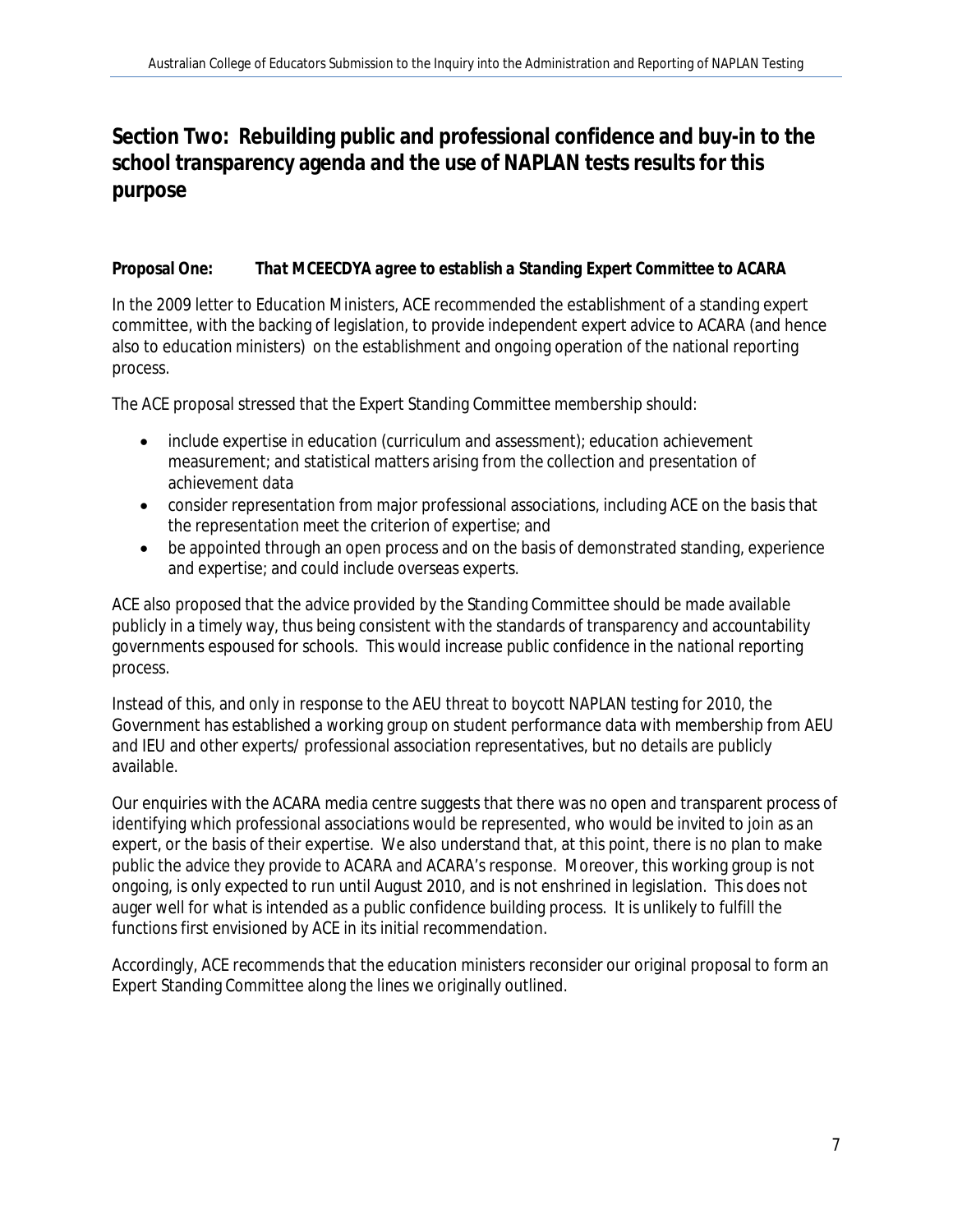**Proposal 2:** *That MCEECDYA task ACARA to commission a paper on the validity and reliability issues that have been raised about the NAPLAN test results with a view to preparing a student assessment and reporting improvement plan.*

Given the extent of the disquiet around using NAPLAN data as a proxy for a school's student performance outcomes, and in recognition that it was not designed with this purpose in mind, we recommend the development of a paper that provides advice to Government on this matter.

In particular, the paper should be prepared by an international expert, the draft approved through an expert working group, and the brief require the writer to bring together and assess the range of concerns raised about NAPLAN especially as a public reporting tool.

It should cover, but not be limited to, the following:

- the reliability and validity of the NAPLAN test results at the individual student level and at the school level;
- concerns expressed about wide random fluctuations in NAPLAN scores because the scores are based on only a small number of questions and options for addressing this;
- the use of the year and test specific mean scores as the basis of school to school, and state to state comparison, and an analysis of the confidence intervals for different classroom sizes and types and advice to ACARA about the protocols that need to put in place to ensure high reliability of this data $^{\prime\prime\prime}$ ;
- advice about improving the tests to meet the needs of all students including students who are significantly behind their age and grade cohort and who score a zero in the NAPLAN tests, and students who are English language learners for whom oracy is a critical precondition for literacy;
- advice on potential changes to the NAPLAN to address higher order thinking and student capabilities; and
- advice on guidelines or directives for systems and schools to ensure professionally, and ethically appropriate use of the NAPLAN data and to address the inappropriate practices and negative impacts evident;
- future improvement options including looking at the merits of supplementing NAPLAN data with information based on benchmarked classroom based assessment activities. This could help to guard against the more negative effects of testing on classroom practice and, at the same time, provide much more valid and useful data about student learning.
- **Proposal 3:** *That MCEECDYA and ACARA commission a discussion paper designed to feed into a consultation process to renaming the website to become OurSchools website and inform the full range of data that should be included on the current MySchool website*

In an increasingly networked world, the research suggests that excellence occurs and improvement agendas are most effective when respectful, relational cultures are built through schools in partnerships with parents, caregivers and their communities. The development of networks, communities of practice, and communities of interest are not promoted through the school against school data presentation on a site which encourages parents to make a choice about their child's school based upon the *MySchool* construction. Rather, as portrayed by ACE, which is the professional association for all educators, we believe that the change of name to *OurSchools* can leverage an interdependent, shared spirit of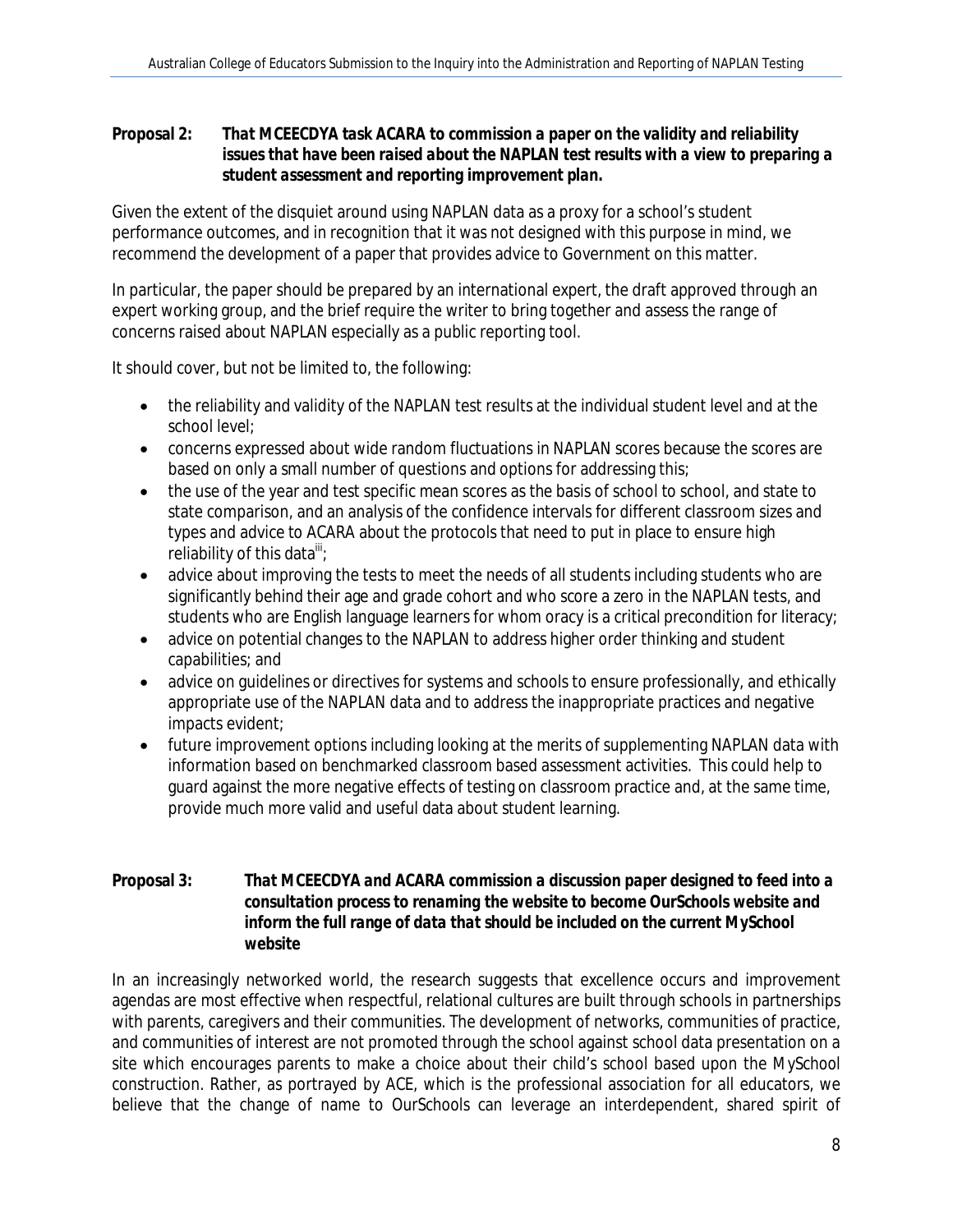collaboration to improve student learning and outcomes. This would provide the agency for students, parents and school communities to contribute to building better schools in partnership with the profession. An *OurSchools* website would symbolically acknowledge the contributions which are made by many people to educate our students.

One of the main issues with the NAPLAN data is that, at this stage, in the *MySchool* development process there is not much else in the way of useful information on this website. This is a first step in a process and the context in which NAPLAN results are provided to the Australian public is not yet complete.

ACE understands that there are major processes already underway to include school-level financial data on MySchool, but there has been no broad consultation about how best to provide meaningful financial data on the resources that impact on each school's performance. Simply to provide the dollars brought to bear on each individual school will be simplistic and misleading. In some cases, for example, higher average costs will reflect uneconomic staffing and other unavoidable diseconomies, including fixed costs regardless of school size.

For example, it costs about 50% more to get a teacher to a very remote school, taking into account deployment, costs of professional support and remote loadings and allowances. But this is just the cost to provide a school place. We know that the vast majority of first year out teachers start their careers in the harder-to-staff schools, and remote and very remote schools have their unequal share of inexperienced novice teachers. So the reality is that these higher costs buy a lesser quality teacher resource in that the average experience and expertise is lower. An equal average experience and skill level to that available to a city school would cost more again. An equal average of skill and experience in the teacher resource with an additional load to address higher student need would cost more again.

If we want to use the *MySchool* website to provide public with information to keep the government to its commitments to high quality and high equity education we need to balance student performance data with data about the quality of the inputs that tells us about those quality elements. This means we need to ensure that there is data to assess whether there is an equal distribution of skilled and experienced teachers in our schools across all school types. The lack of public debate and thinking on this complex issue is a lost opportunity.

To build future professional capabilities and quality teachers, a key role of schools is to work in partnerships with Higher Education Institutions (HEIs) to train and educate future teachers. As the quality of our future education systems cannot exceed the quality of its future teachers, we suggest that the *MySchool* website should include transparent data about the number of student teachers each school hosts and the HEI/HEIs with which they partner.

**Proposal 4:** *That the MCEECDYA decision to implement an evaluation of the impact of the MySchool data be implemented.*

We understand that MCEETYA (now MCEECDYA) agreed to conduct an evaluation of *MySchool* in order to identify any unintended consequences of the *MySchool* data being made public.

To date there has been no public comment on the plans to undertake this evaluation and it is a concern that the public record of this decision only came to light on the basis of an FOI report. While it may well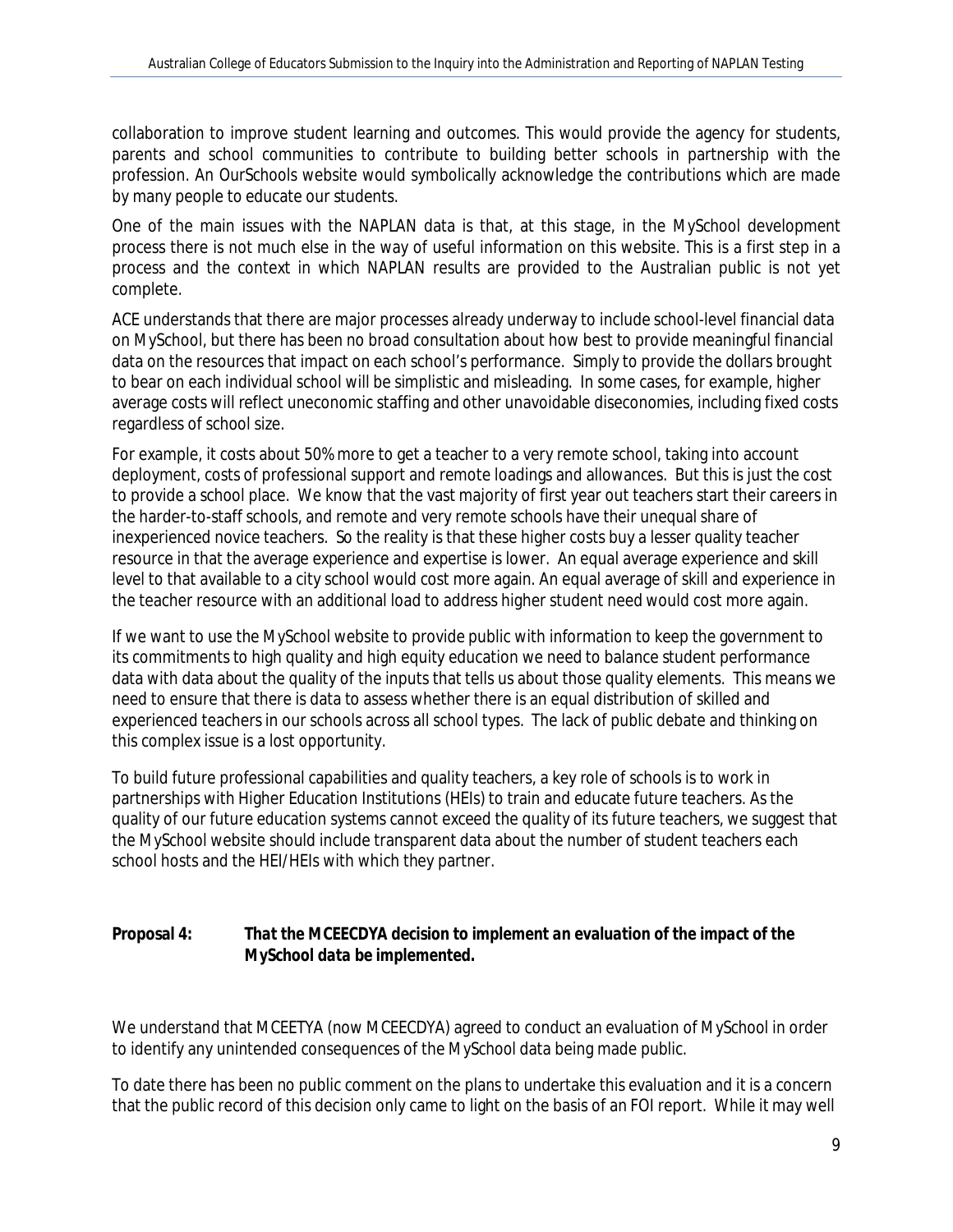be the case that it has not been publicly discussed because governments believe it is too early to commence such an evaluation. However, the lack of information in the public arena does not increase public confidence in the process.

Indeed, it could be argued that the earlier the evaluation is agreed and commenced the easier it will be to deal with issues early and to learn from experience. An evaluation would help policy makers to know:

- the extent, impact and potential consequences of the NAPLAN assessment data being made public;
- if it is unequally experienced in higher need schools;
- if it is modified over time or increased
- the extent to which there are state and territory or sector differences; and
- how well parent, the public and the profession understands and values the data and if there are gaps from their perspective.

ACE would like to see a public confirmation that there will be a proper evaluation of the *MySchool* website and we believe that the design of the evaluation should be developed now through public consultation.

**Proposal 5:** *Establish a Best Evidence Synthesis research capability under the auspices of MCEECDYA but with an independent capacity to publish and provide advice to MCEECDYA, ACARA and to AITSL*

We commend the Government for its vision and passion to invest in the education of all Australians and acknowledge the political reality that necessitates short implementation timeframes and the need to get something up even if it is incomplete. This is political reality. However, we argue that the education policy decision making process was not well supported by the availability of well targeted, rigorous and relevant research.

Australian education research capability is not as mature as in comparative professions such as Australia's health research sector. It does not have a strong practice focused sector that is responsive to the needs of policy makers and schools. We believe that this is one of the reasons why, when a government comes to power with a strong commitment to make sustained and important changes in education, some of the details of the reform agenda do not stand up to close scrutiny as well as others. The ready availability of quality education research around driving education quality could have contributed to the fine-tuning of some elements of the current school transparency agenda.

To support ongoing improvements and the availability of rigorously derived evidence to support this we believe that there is merit in looking at the New Zealand government's Best Evidence Synthesis model. This would build public confidence that the government reforms are evidence driven.